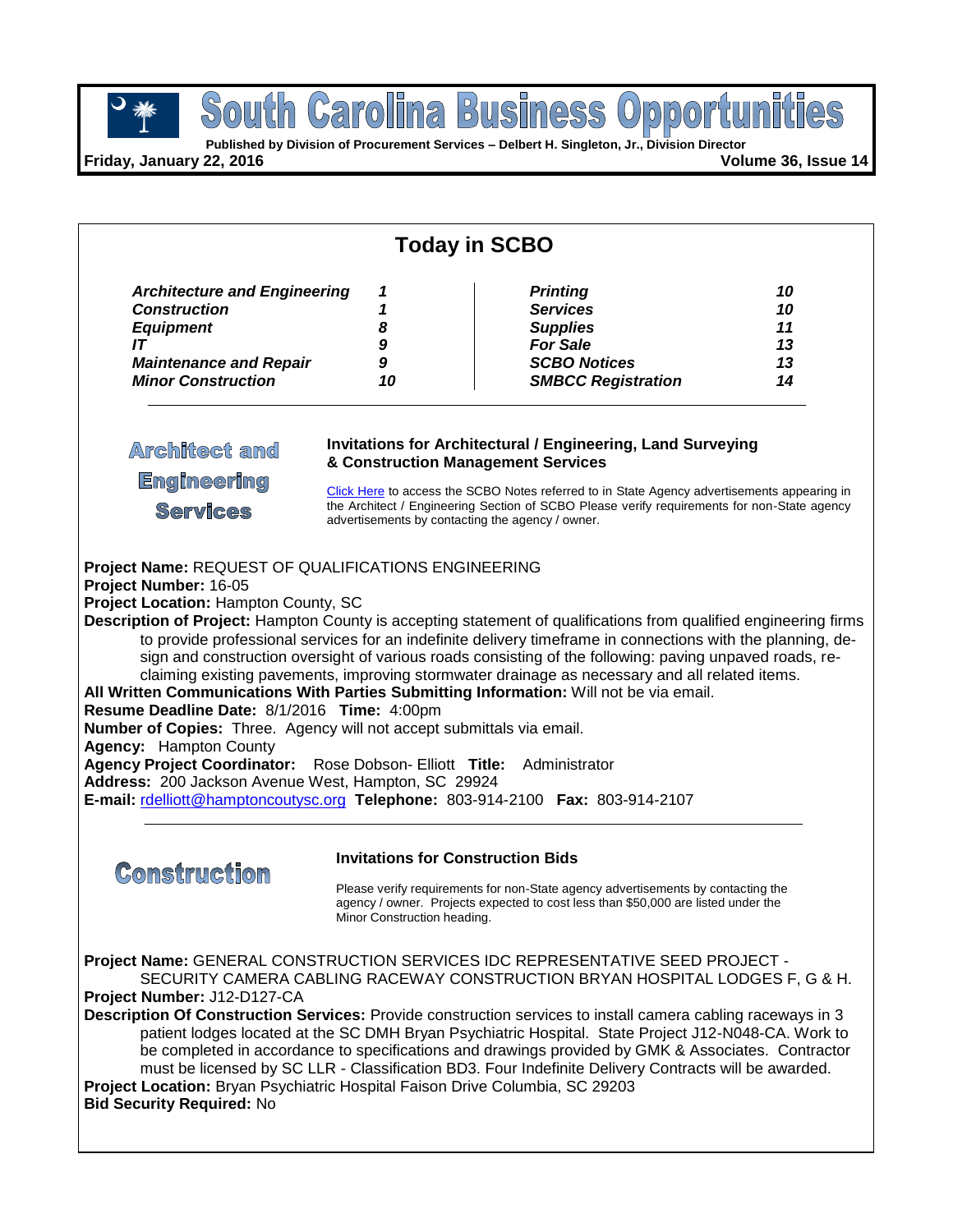| Friday, January 22, 2016                                                                              | Volume 36, Issue 14 |
|-------------------------------------------------------------------------------------------------------|---------------------|
| Didding Decumente / Blanc May Be Obtained Fram: CMK Accoriates, 1901 Main Street, Sto. 2100, Columbia |                     |

| Bidding Documents / Plans May Be Obtained From: GMK Associates, 1201 Main Street, Ste 2100, Columbia,<br>SC, 29201 contact: Jerome Simons, phone- 803.256.0000, email- jsimons@gmka.com<br><b>Agency: SC Department of Mental Health</b><br><b>Agency Project Coordinator: Randy Carver</b><br>Address: 7901 Farrow Rd Building 4, Columbia, SC 29203<br>E-mail: david.carver@scdmh.org Telephone: 843-245-6690 Pre-Bid Conf./Site Visit: Yes, non-mandatory<br>Pre-Bid Date/Time: 2/3/2016 2:00pm<br>Place: Bldg. 4 Conf. Rm. 7901 Farrow Rd Columbia, SC<br>Bid Closing Date/Time: 2/23/2016 2:00pm<br>Place: Bldg. 4 Conf. Rm. 7901 Farrow Rd Columbia, SC<br>Deliver Bids To: Randy Carver, 7901 Farrow Rd., Building 4, Columbia, SC 29203                                                                                                                                                                                     |  |  |  |  |
|-------------------------------------------------------------------------------------------------------------------------------------------------------------------------------------------------------------------------------------------------------------------------------------------------------------------------------------------------------------------------------------------------------------------------------------------------------------------------------------------------------------------------------------------------------------------------------------------------------------------------------------------------------------------------------------------------------------------------------------------------------------------------------------------------------------------------------------------------------------------------------------------------------------------------------------|--|--|--|--|
| Project Name: POINTE SALKEHATCHIE INDUSTRIAL PARK - WATER AND SEWER EXTENSION (Re-<br>advertised to include Bid Closing time)<br>Project Number: R-15-2014<br>Project Location: Innovation Drive, Allendale<br>Bid Security Required: Yes Performance Bond Required: Yes Payment Bond Required: Yes<br><b>Construction Cost Range: \$250,000.00 to \$400,000.00</b><br>Description of Project: Grant funded project to install water and gravity sewer into existing park. Project in-<br>cludes a bore and jack under a wetland ditch along with 12 manholes and approx. 2100' sewer main and<br>approx. 800' of new water main with 2 fire hydrants along with services to existing building. Contractor<br>may be subject to performance appraisal at close of project.<br><b>Bidding Documents / Plans May Be Obtained From: Engineer</b><br>Plan Deposit: \$25.00, nonrefundable<br><b>Architect/Engineer: Hussey Gay Bell</b> |  |  |  |  |
| <b>A/E Contact: Beverly Williams</b><br>A/E Address: 474 Wando Park Blvd., Suite 201, Mt. Pleasant, SC 29464<br>A/E E-mail: bwilliams@husseygaybell.com A/E Telephone: 843-849-7500 A/E Fax: 843-849-7502<br>Note: All questions & correspondence concerning this Invitation to Bid shall be addressed to the A/E.<br>Agency/Owner: Southern Carolina Regional Development Alliance<br>Name & Title of Agency Coordinator: Bill Robinson<br>Address: 1750 Jackson Street, Suite 100, Barnwell, SC 29812<br>Telephone: 803-541-0023    Fax: 803-541-3322<br>Pre-Bid Conf./Site Visit: Yes, no-mandatory<br>Pre-Bid Date/Time: 1/14/2016 3:00pm<br>Place: Spec. Bldg. at 122 Innovation Drive, Allendale SC 29827<br>Bid Closing Date/Time: 1/26/2016 3:00pm<br>Place: SCA Office 1750 Jackson Ave., Barnwell SC<br>Deliver Bids To: SCA - Bill Robinson, 1750 Jackson Street, Suite 100, Barnwell, SC 29812                          |  |  |  |  |
| Project Name: ROCKY CREEK PUMP STATION IMPROVEMENTS<br>Project Number: 346-01/19/2016<br>Project Location: Greenville, SC<br>Bid Security Required: Yes Performance Bond Required: Yes Payment Bond Required: Yes<br>Description of Project: The Work includes all labor, equipment and materials needed for the completion of<br>Pump Station Upgrades and improvements at the Rocky Creek Pump Station as shown on the Plans and<br>Technical Specifications. Work includes site work, installation of new bypass port and pig launch facili-<br>ties, installation of a new flow meter, and miscellaneous building repairs.<br>Bidding Documents / Plans May Be Obtained From: www.rewaonline.org<br>Architect/Engineer: Rogers & Callcott<br><b>Agency/Owner: Renewable Water Resources</b>                                                                                                                                     |  |  |  |  |

**Name & Title of Agency Coordinator:** Stephanie Selman

Address: 561 Mauldin Rd., Greenville, SC 29608

**E-mail:** [stephanies@re-wa.org](mailto:stephanies@re-wa.org) **Telephone:** 864-299-4000 x274 **Fax:** 864-277-5852

**Pre-Bid Conf./Site Visit: Mandatory**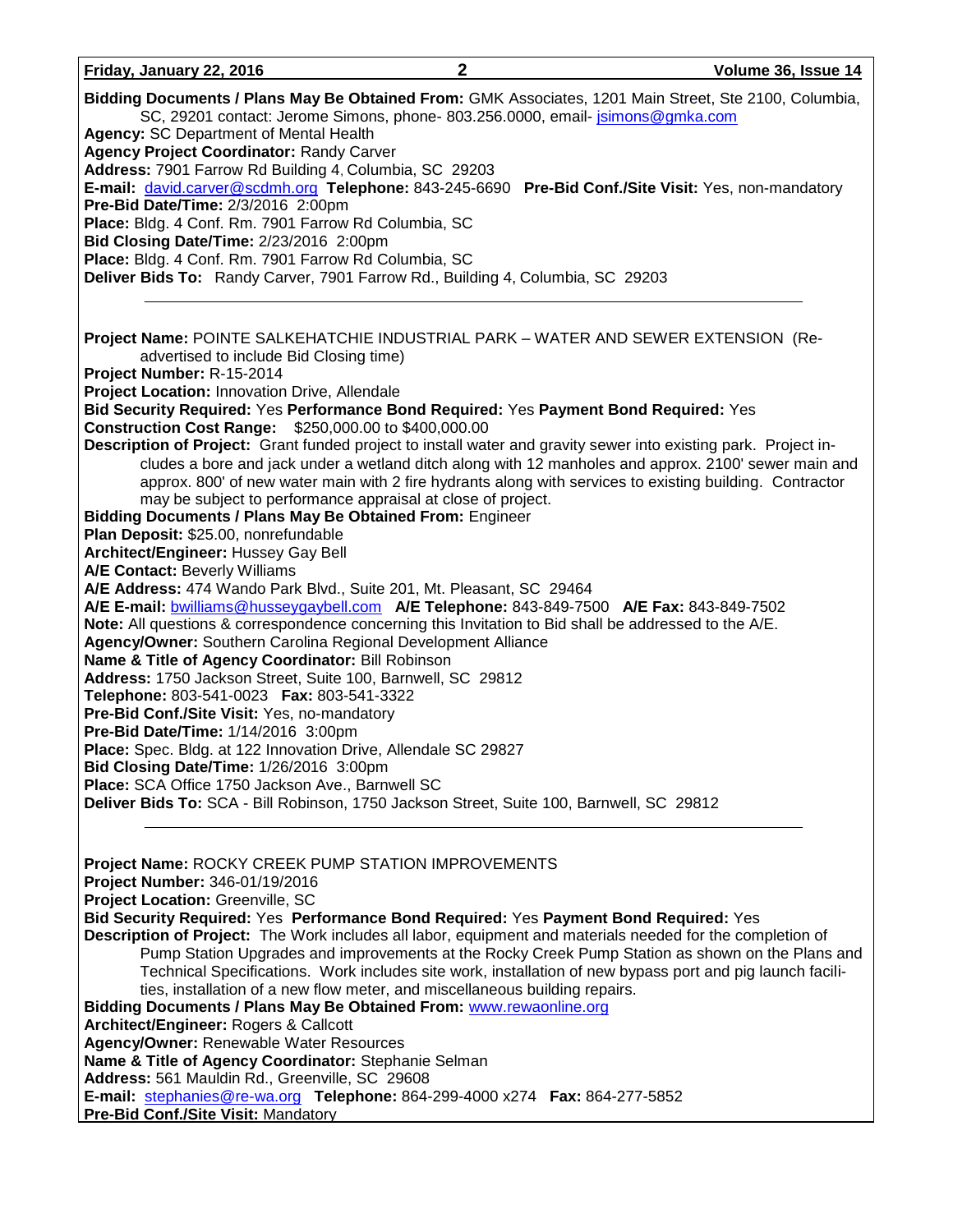| Friday, January 22, 2016 |
|--------------------------|
|--------------------------|

**Pre-Bid Date/Time:** 2/4/2016 10:00am **Place:** 561 Mauldin Rd. **Bid Closing Date/Time:** 2/18/2016 2:00pm **Place:** 561 Mauldin Rd. **Hand Deliver Bids To:** Stephanie Selman, 561 Mauldin Rd., Greenville, SC 29607

**Project Name:** NEWBERRY COUNTY COURTHOUSE GROUNDS AND LANDSCAPING IMPROVEMENTS **Project Number:** 2016-4 **Project Location:** Newberry County, SC **Bid Security Required:** Yes **Performance Bond Required:** Yes **Payment Bond Required:** Yes **Description of Project:** Newberry County is seeking sealed bids for the grounds and landscaping improvements to include site drainage for the grounds to provide positive water drainage away from the building perimeter and reducing water intrusion into the basement area. **Bidding Documents / Plans May Be Obtained From:** [www.newberrycounty.net/departments/purchasing](http://www.newberrycounty.net/departments/purchasing) **Agency/Owner:** Newberry County **Name & Title of Agency Coordinator:** Crystal Waldrop, CPPB Purchsing Director **Address:** PO Box 156, Newberry, SC **E-mail:** [cwaldrop@newberrycounty.net](mailto:cwaldrop@newberrycounty.net) **Telephone:** 803-321-2100 **Fax:** 803-321-2102 **Pre-Bid Conf./Site Visit:** Non-mandatory **Pre-Bid Date/Time:** 2/11/2016 2:00pm **Place:** Courthouse, 1226 College Street, Newberry, SC **Bid Closing Date/Time:** 2/24/2016 3:00pm **Place:** Newberry County Courthouse Annex, Conference Room, 1309 College Street, Newberry **Hand Deliver Bids To:** Courthouse Annex, 1309 College Street, Newberry **Mail Bids To:** PO Box 156, Newberry, SC 29108

### **UPGRADE TO RICHBURG AREA SEWER**

Owner: Chester Sewer District URS Corporation Project No.: 46423530

Separate sealed bids for the Upgrade to Richburg Area Sewer - Division I Giti Tire Pump Station, Force Main, and Gravity Sewer for the Chester Sewer District will be received by the Owner in their offices located at 155 Wylie Street, Chester, SC 29706 until 2:00pm on February 24, 2016 and then at said place be publicly opened and read aloud.

The work to be done consists of furnishing all materials, equipment and labor necessary to construct approximately 3,395 LF of 10" and 15" gravity sewer line, a submersible pump station, valve vault, meter vault, approximately 2,907 LF of 10" force main, emergency generator with associated controls, and site work.

The Information for Bidders, Bid Form, Contract, Plans, Specifications, Bid Bond, Performance Bond and Payment Bond, and other contract documents may be examined at the following locations:

Owner: Chester Sewer District, Chester, SC Engineers: URS Corporation, Columbia, SC Office of SC Minority Business Development: 1515 Richland Street, Columbia, SC.

A Pre-Bid meeting will be held on February 9, 2016 at 10:00am at the Gateway Conference Center, 3200 Commerce Drive, Richburg, SC 29729. Giti Site Tours will be conducted on February 9th and February 16th, 2016 at 1:30pm. Bidders shall report to the security gate at the Giti Site entrance off Hwy 9 to sign in for site tours. Access to the site is limited to these two tour dates.

Drawings, specifications and contract documents may be obtained from the office of URS Corporation, 101 Research Drive, Columbia, SC 29203 upon a non-refundable payment of \$200.00. When requesting drawings, specifications or contract documents, provide the following information about your company: Mailing address; street (UPS) address; telephone number; FAX number (if applicable); and e-mail address.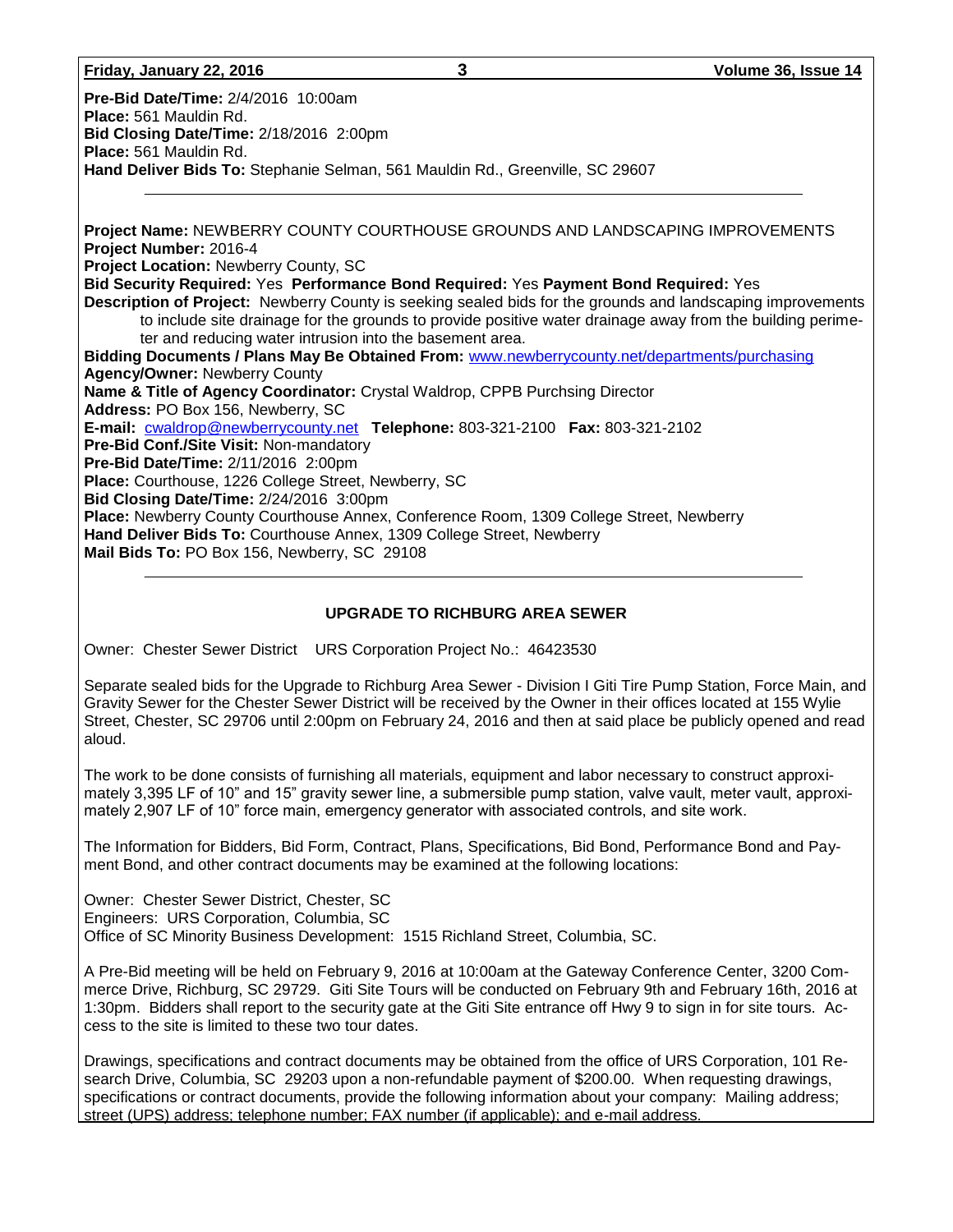#### **Friday, January 22, 2016 4 Volume 36, Issue 14**

Bidder must be an official planholder for bid to be considered. Bidders must deposit security with all bids. Security shall be in the form of a certified check or bid bond made payable to the Owner, and shall be for an amount equal to not less than five percent (5%) of the amount of the bid. Provisions of the security shall be as described in the Information for Bidders.

Any prospective bidder, offeror, contractor or subcontractor who is aggrieved in connection with the solicitation of this contract may protest to Engineer or Owner in accordance with Section 11-35-4210 of the SC Code of Laws within 15 days of the date of issuance of the Notice of Intent to Award.

No bid will be considered unless the bidder is legally qualified under the provisions of the South Carolina Contractor's Licensing Law (South Carolina Code of Laws as amended on April 1, 1999, Chapter 11, Sections 40 11 10 through 40 11 428).

Contractors shall have a classification of WL or WP. No bidder may withdraw the bid within 90 days after the actual date of the opening and thereof.

## **RC-658-B-2016 -- ADMINISTRATION BUILDING FLOORING REPLACEMENT**

Richland County is requesting bids from qualified contractors for the floor replacement at the Richland County Administration Building.

Sealed bids clearly marked "RC-658-B-2016; Administration Building Flooring Replacement" shall be accepted by the Office of Procurement, located at 2020 Hampton Street, Suite 3064, Columbia, SC 29204-1002, (located on the third floor) until 3:00pm, Thursday February 25, 2016. Bids shall not be accepted after the above date and time.

A MANDATORY pre-bid meeting will be held at the Office of Procurement, located at 2020 Hampton Street, Suite 3064, Columbia, SC 29204-1002, (located on the third floor) at 10:00am Tuesday, February 9, 2016. Contractors that do not attend this meeting will not be allowed to participate in the solicitation process.

Bid packages may be obtained by emailing Richland County Solicitations at [rcsolicitations@rcgov.us](mailto:rcsolicitations@rcgov.us) or by accessing our website in the Procurement section at: [http://www.richlandonline.com/departments/procurement/index.asp.](http://www.richlandonline.com/departments/procurement/index.asp)

## **STREETSCAPE ALONG IRBY ST. (US 52) FROM WEST EVANS ST. TO PALMETTO ST. (US 76)**

## **CITY OF FLORENCE BID NO. 2016-04 / URS (AECOM) PROJECT NO. 46423604 (60420487)**

The City of Florence is accepting sealed bids from licensed and qualified contractors for the PLAN OF PROPOSED STREETSCAPE ALONG IRBY STREET (US 52) FROM WEST EVANS STREET TO PALMETTO STREET (US 76).

CONSTRUCTION COMPLETION DATE: June 30, 2016

PROJECT SCOPE: The work to be completed consists of furnishing all materials, equipment, and labor necessary to perform traffic control, demolition, storm drainage improvements, landscaping, forming and pouring concrete for the new sidewalks, driveways and ADA ramps. Also includes the installation of bluestone and decorative brick borders, milling and resurfacing and signal improvements along the project limits on IRBY STREET (US 52) FROM WEST EVANS STREET TO PALMETTO STREET (US 76).

BID OPENING DATE/TIME: February 11, 2016 at 2:00pm

LOCATION FOR THE RECEIPT OF BIDS: City of Florence, City Center, Purchasing/Contracting Office, 324 West Evans Street, Florence, SC 29501-3430. Electronic bids will not be accepted. All bids must be clearly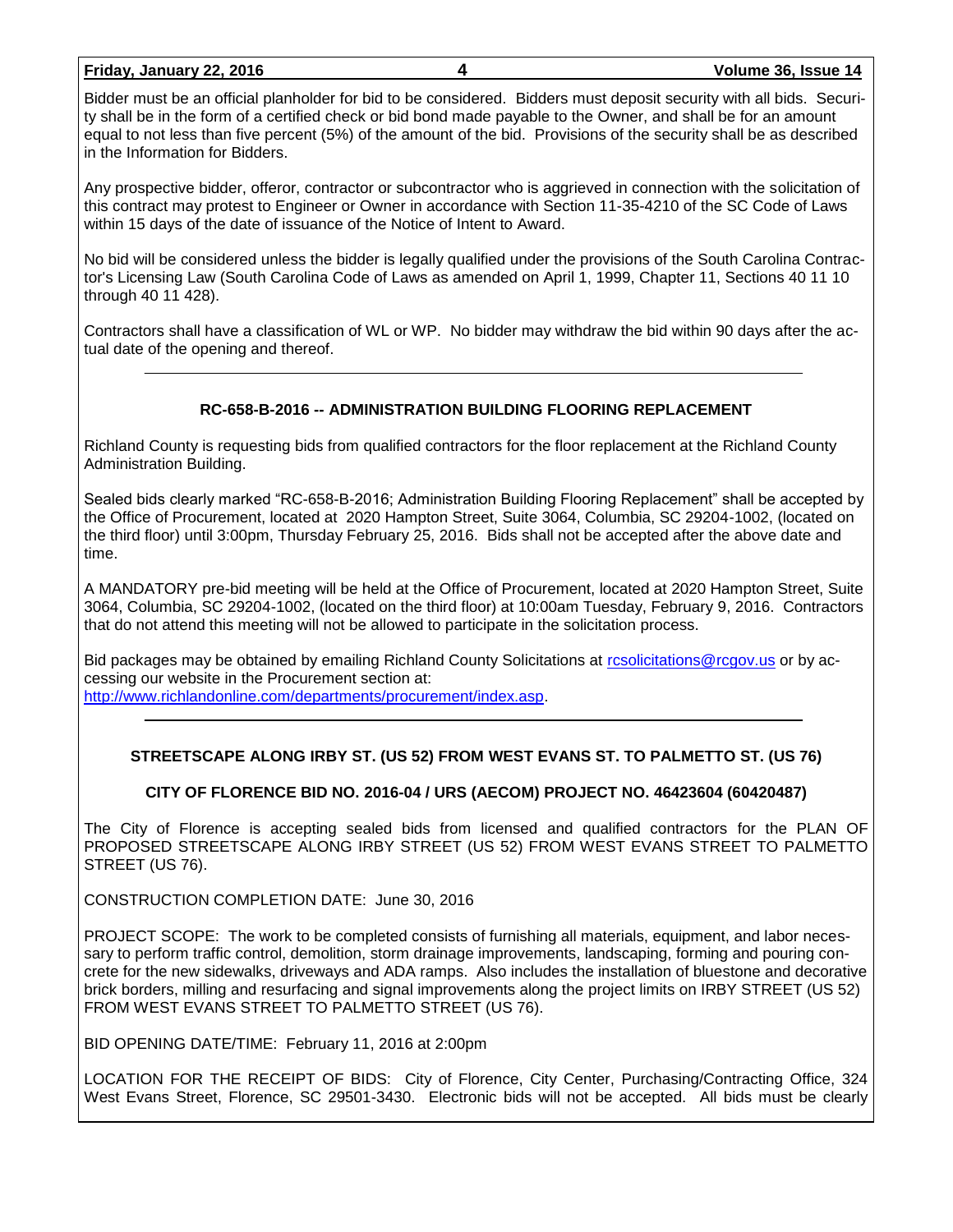#### **Friday, January 22, 2016 5 Volume 36, Issue 14**

marked with the bid name/number on the exterior envelope (Bid No. 2016-04: STREETSCAPE ALONG IRBY STREET (US 52) FROM WEST EVANS STREET TO PALMETTO STREET (US 76).

Drawings, specifications, and bidding documents may be viewed at the local office of the Engineer as follows.

ENGINEER (LOCAL): URS Corporation (AECOM) 425 South Cashua Drive, Florence, SC 29501 PHONE: 843-665-9166 FAX: 843-665-9167 Attn: Mr. Bryan Fowler [\(bryan.fowler@urs.com\)](mailto:bryan.fowler@urs.com)

Drawings, specifications, and bidding documents may be obtained from the local office of the Engineer as follows for a non-refundable payment of \$125.00. (Prime bidders must be in possession of the drawings, specifications and contract documents.)

ENGINEER (MAIN): URS Corporation (AECOM) 425 South Cashua Drive, Florence, SC 29501 PHONE: 843-665-9166 FAX: 843-665-9167 Attn: Mr. Bryan Fowler [\(bryan.fowler@urs.com\)](mailto:bryan.fowler@urs.com)

When requesting drawings, specifications or bidding documents, provide the following information about your company: Mailing address; street (UPS) address; telephone number; FAX number, and e-mail address.

Each bidder must deposit with his bid a bid bond in the amount of 5% of the bid. A performance and payment bond, each in the amount of 100% of the contract price will be required of each successful bidder.

In order to ensure a sincere and reasonable effort on the Contractor's part to accomplish the work in a timely fashion, delay damages due to inconveniences to the Owner for work not being accomplished on time will be at the rate of \$500.00 per day. The Contractor should realize that delays due to bad weather, materials, and such, not under the control of the Contractor will be considered by the Engineer for time extension.

No bid will be considered unless the bidder is licensed in South Carolina and is legally qualified under the provisions of the South Carolina Contractor's Licensing Law (South Carolina Code of Laws as amended on April 1, 1999, Chapter 11, Sections 40-11-10 through 40-11-428).

No bid may be withdrawn for a period of 90 days after the bid opening date.

The City of Florence welcomes submissions from minority and woman owned businesses. Please indicate that you are a minority or woman owned business with your request for bid documents. This solicitation does not commit the City of Florence to award a contract, to pay any costs incurred in the preparation of a bid, or to procure or contract for services. The City of Florence reserves the right to reject any and all responses, to cancel this solicitation, and to make an award deemed in its own best interest.

# **RICHLAND CO. -- 2016 RESURFACING PROJECT PACKAGE F**

RICHLAND COUNTY, South Carolina is soliciting sealed bids through Richland PDT, the Program Manager, from licensed Contractors for the 2016 Resurfacing Project Package F as part of the Richland County Sales Tax Transportation Improvement Program.

Richland County intends to award a Contract to one responsive and responsible entity. The entity must be able to perform the services and furnish the goods necessary to meet or exceed all requirements described in this IFB. Bids received from persons or entities that do not meet the requirements will be rejected as non-responsive.

Sealed bids clearly marked "2016 Resurfacing Project Package F Bid No. PDT-440-IFB-2016" shall be accepted by the Richland County Office of Procurement, 2020 Hampton Street, Suite 3064, PO Box 192, Columbia, SC 29202 until 2:00pm, Wednesday, February 24, 2016. Bids will not be accepted after the stated date and time.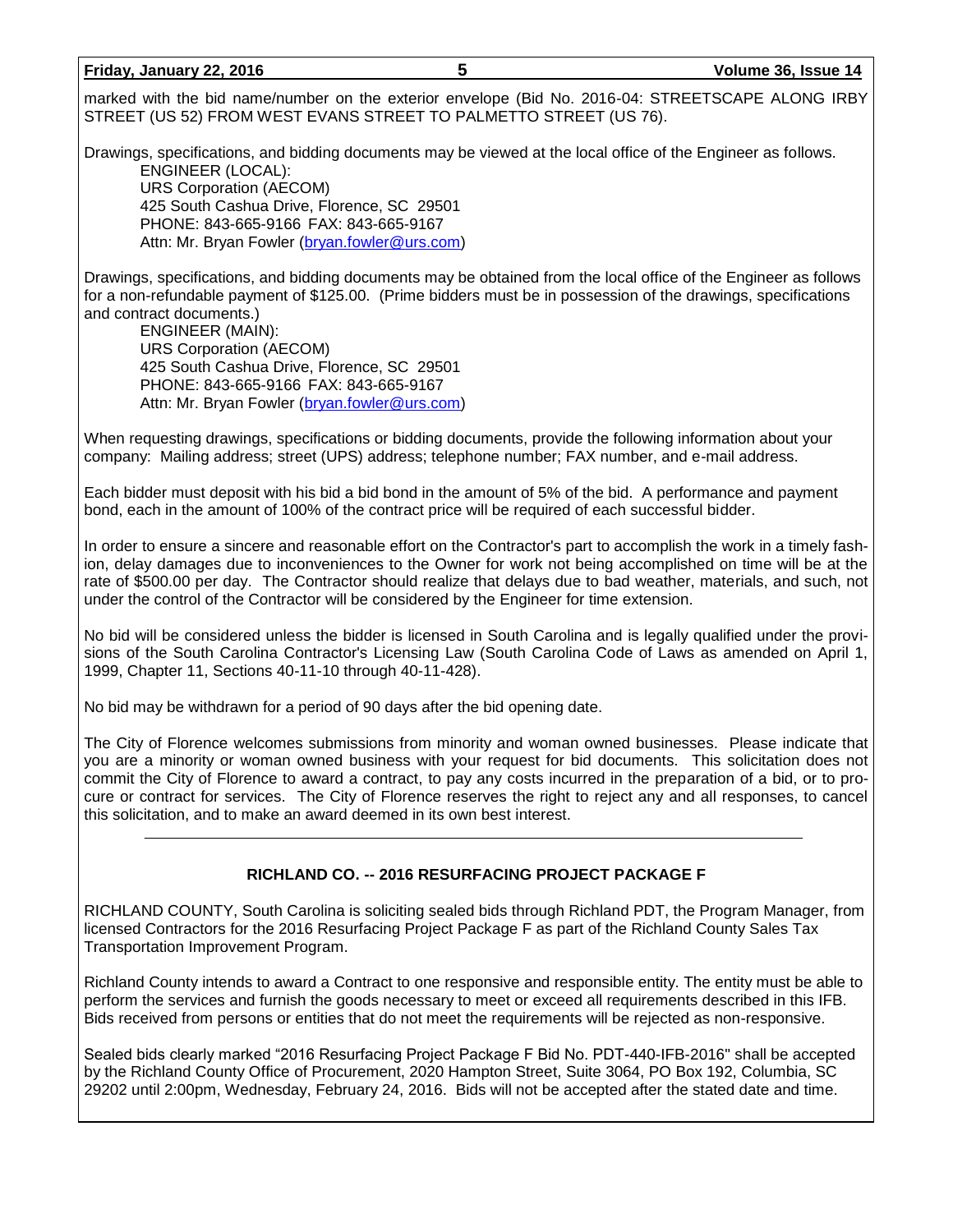**Friday, January 22, 2016 6 Volume 36, Issue 14**

A complete set of bid documents may be obtained at TPM (The Print Machine), 1241 Assembly Street, Columbia, SC 29201, 803-252-4770, [http://www.tpm-columbia.com,](http://www.tpm-columbia.com/) as well as at A & Z Construction Printing, 305 Stoneridge Drive, Columbia, SC 29210, 803-798-5706, [http://www.construction-printing.com,](http://www.construction-printing.com/) at the Bidder's expense. A complete set of bid documents may also be downloaded from the Richland Penny website: [www.richlandpenny.com/procurement.](http://www.richlandpenny.com/procurement)

The work under this Contract will consist of: Milling, full depth patching, and/or resurfacing of approximately 19.95 miles of roadway located within Richland County.

NOTICE TO BIDDERS: There will be a Non-Mandatory Pre-Bid Conference on Wednesday, February 3, 2016 at 2:00pm at the Richland PDT Office located at 201 Arbor Lake Drive, Columbia, SC 29223. Attendance at the conference will be evidenced by the representative's signature on the attendance roster.

Bidders must be legally qualified under the provisions of the South Carolina Contractors Licensing Law. Bids shall remain valid for one hundred and twenty (120) days after opening of bids. Bids must be sealed with name and address of Bidder, Contractor's License Number and accompanied by a bid guaranty of 5 percent (5%) of the amount of the bid, either in the form of a bid bond from a Surety licensed to do business in the State of South Carolina or a certified check made out to Richland County. The successful Bidder will be required to furnish a Performance Bond and Payment Bond, each in the amount of 100 percent (100%) of the contract amount, on forms acceptable to the County.

## **RICHLAND CO. -- 2016 RESURFACING PROJECT PACKAGE E**

RICHLAND COUNTY, South Carolina is soliciting sealed bids through Richland PDT, the Program Manager, from licensed Contractors for the 2016 Resurfacing Project Package E.

Richland County intends to award a Contract to one responsive and responsible entity. The entity must be able to perform the services and furnish the goods necessary to meet or exceed all requirements described in this IFB. Bids received from persons or entities that do not meet the requirements will be rejected as non-responsive.

Sealed bids clearly marked "2016 Resurfacing Project Package E Bid No. PDT-439-IFB-2016" shall be accepted by the Richland County Office of Procurement, 2020 Hampton Street, Suite 3064, PO Box 192, Columbia, SC 29202 until 2:00pm, Wednesday, February 24, 2016. Bids will not be accepted after the stated date and time.

A complete set of bid documents may be obtained at TPM (The Print Machine), 1241 Assembly Street, Columbia, SC 29201, 803-252-4770, [http://www.tpm-columbia.com,](http://www.tpm-columbia.com/) as well as at A & Z Construction Printing, 305 Stoneridge Drive, Columbia, SC 29210, 803-798-5706, [http://www.construction-printing.com, a](http://www.construction-printing.com/)t the Bidder's expense. A complete set of bid documents may also be downloaded from the Richland Penny website: [www.richlandpenny.com/procurement.](http://www.richlandpenny.com/procurement)

The work under this Contract will consist of: Milling, full depth patching, full depth cement stabilization, and/or resurfacing of approximately 3.54 miles of roadway located within Richland County.

NOTICE TO BIDDERS: There will be a Non-Mandatory Pre-Bid Conference on Wednesday, February 3, 2016 at 10:00am at the Richland PDT Office located at 201 Arbor Lake Drive, Columbia, SC 29223. Attendance at the conference will be evidenced by the representative's signature on the attendance roster.

Bidders must be legally qualified under the provisions of the South Carolina Contractors Licensing Law. Bids shall remain valid for one hundred and twenty (120) days after opening of bids. Bids must be sealed with name and address of Bidder, Contractor's License Number and accompanied by a bid guaranty of 5 percent (5%) of the amount of the bid, either in the form of a bid bond from a Surety licensed to do business in the State of South Carolina or a certified check made out to Richland County. The successful Bidder will be required to furnish a Performance Bond and Payment Bond, each in the amount of 100 percent (100%) of the contract amount, on forms acceptable to the County.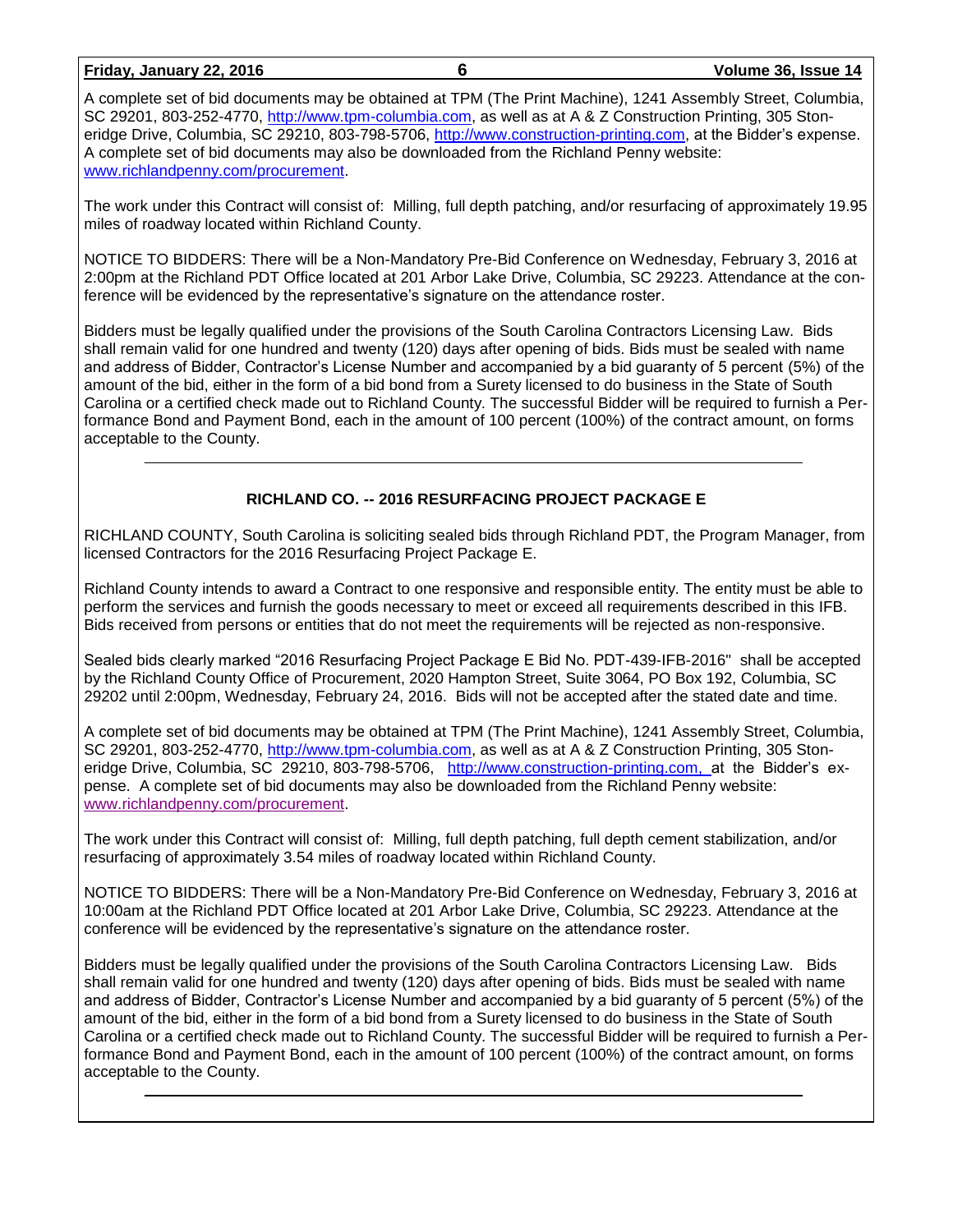# **DEMOLITION AND DISPOSAL OF SIX (6) CONDEMNED RESIDENTIAL STRUCTURES**

Project: Fleming Neighborhood Demolition

City of Manning, South Carolina

CDBG Project No. 4-W-14-004

The City of Manning will accept separate sealed bids for the complete demolition and disposal of six (6) condemned residential structures located within the City limits.

You are invited to submit a Bid in accordance with the specifications in the Request for Bids package. The contract will be awarded to the contractor having the lowest responsible/responsive total bid for all residential structures.

This project is being funded in whole or in part by a Community Development Block Grant (CDBG) awarded to the City of Manning through the South Carolina Department of Commerce. All federal CDBG requirements will apply to the contract.

Bidders on this work will be required to comply with the President's Executive Order No. 11246 & Order No. 11375 which prohibits discrimination in employment regarding race, creed, color, sex, or national origin. Bidders must also make positive efforts to use small and minority-owned business and to offer employment, training and contracting opportunities in accordance with Section 3 of the Housing and Urban Development Act of 1968.

Santee-Lynches Regional Council of Governments is the administering agency for the City of Manning. To obtain a copy of the Request for Bids package contact:

> Sharon Durden, ECS Manager 803-774-1988 [sdurden@slcog.org](mailto:sdurden@slcog.org)

Any questions regarding this solicitation must be submitted in writing no later than 5:00pm on February 12, 2016 and directed to Sharon Durden, [sdurden@slcog.org.](mailto:sdurden@slcog.org)

All bid forms must be complete and sealed bids must be submitted by the deadline date of February 23, 2016 at 2:00pm. Once a sealed bid is submitted, no opportunity shall exist to withdraw and submit an alternate bid.

The City requests that all bidders respond with an actual bid or with a sealed "NO BID". This provision guards against receiving an insufficient response to the Advertisement for Bids.

A Public Bid Opening will be held at 2:00pm on February 23, 2016 at the City Hall, City of Manning, 29 W. Boyce Street, Manning, SC 29102.

The City reserves the right to accept or reject any bid in whole or in part and to award a contract that is in the best interest of the City.

## **GREENVILLE CO. -- ROUGH GRADING**

The County of Greenville is seeking sealed proposals from vendors to provide rough grading of Unit 4, Cell 1 at Twin Chimneys Landfill per specifications.

The solicitation can be obtained from Greenville County's website, [www.greenvillecounty.org/Purchasing\\_Dept,](http://www.greenvillecounty.org/Purchasing_Dept) or by calling the Procurement Services Division at 864-467-7200.

A pre-proposal meeting and site tour will be held at 10:00am, February 11, 2016 at the Greenville County Twin Chimneys Landfill, 11075 Augusta Road, Honea Path, SC 29654.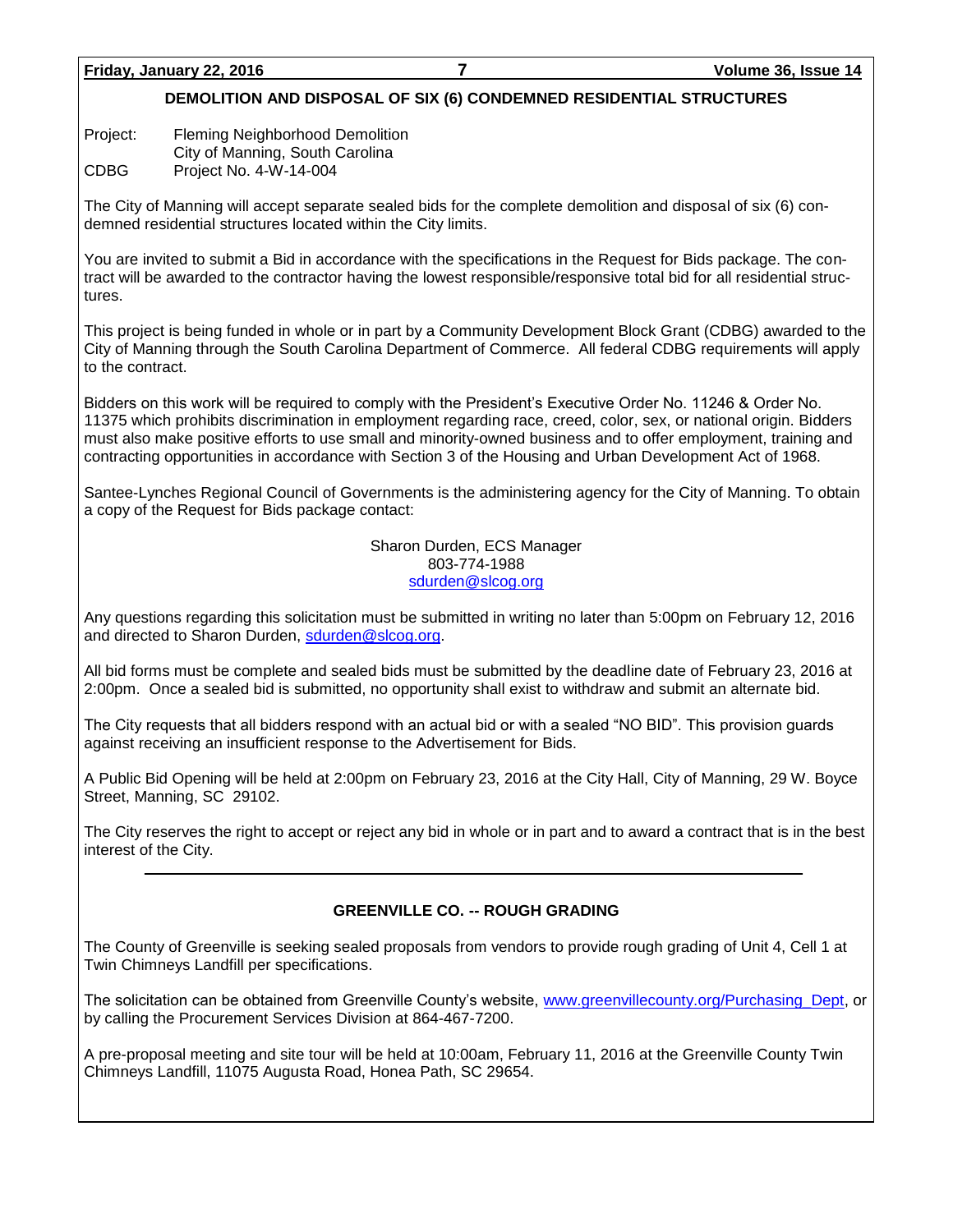| Friday, January 22, 2016                                                                                                                                                                                                                                                                                                                                                                                                                                                                                                                                                                                                                                                                                                                                                                                   | 8                                                                                                                                                                                                                                                                                                                                                                                                             | Volume 36, Issue 14 |  |  |  |  |
|------------------------------------------------------------------------------------------------------------------------------------------------------------------------------------------------------------------------------------------------------------------------------------------------------------------------------------------------------------------------------------------------------------------------------------------------------------------------------------------------------------------------------------------------------------------------------------------------------------------------------------------------------------------------------------------------------------------------------------------------------------------------------------------------------------|---------------------------------------------------------------------------------------------------------------------------------------------------------------------------------------------------------------------------------------------------------------------------------------------------------------------------------------------------------------------------------------------------------------|---------------------|--|--|--|--|
| The responses will be received at Greenville County Procurement Services, 301 University Ridge, Suite 100,<br>Greenville, SC 29601 by 3:00pm, Thursday, February 25, 2016, then publicly opened. Please mark your enve-<br>lope to read "RFP 48-02/25/16."                                                                                                                                                                                                                                                                                                                                                                                                                                                                                                                                                 |                                                                                                                                                                                                                                                                                                                                                                                                               |                     |  |  |  |  |
|                                                                                                                                                                                                                                                                                                                                                                                                                                                                                                                                                                                                                                                                                                                                                                                                            | All questions concerning this RFP are to be submitted in writing to Christian Tutt, CPPB, Procurement Services<br>Division, County of Greenville, 301 University Ridge, Suite 100, Greenville, SC 29601. The questions may be<br>mailed to 301 University Ridge, Suite 100, Greenville, SC 29601, faxed to 864-467-7304, or emailed to<br>ctutt@greenvillecounty.org no later than 5:00pm, February 18, 2016. |                     |  |  |  |  |
|                                                                                                                                                                                                                                                                                                                                                                                                                                                                                                                                                                                                                                                                                                                                                                                                            | <b>Equipment</b>                                                                                                                                                                                                                                                                                                                                                                                              |                     |  |  |  |  |
| Description: DJJ COMBI OVEN                                                                                                                                                                                                                                                                                                                                                                                                                                                                                                                                                                                                                                                                                                                                                                                |                                                                                                                                                                                                                                                                                                                                                                                                               |                     |  |  |  |  |
| Solicitation Number: 5400010845                                                                                                                                                                                                                                                                                                                                                                                                                                                                                                                                                                                                                                                                                                                                                                            |                                                                                                                                                                                                                                                                                                                                                                                                               |                     |  |  |  |  |
| Submit Offer By: 02/05/2016 2:00pm                                                                                                                                                                                                                                                                                                                                                                                                                                                                                                                                                                                                                                                                                                                                                                         |                                                                                                                                                                                                                                                                                                                                                                                                               |                     |  |  |  |  |
| <b>Buyer: BARBARA WELLS</b>                                                                                                                                                                                                                                                                                                                                                                                                                                                                                                                                                                                                                                                                                                                                                                                | Purchasing Agency: SCDJJ Purchasing 4650 Broad River Road Columbia, SC 29210-4016                                                                                                                                                                                                                                                                                                                             |                     |  |  |  |  |
| Email: BLMART@scdjj.net                                                                                                                                                                                                                                                                                                                                                                                                                                                                                                                                                                                                                                                                                                                                                                                    |                                                                                                                                                                                                                                                                                                                                                                                                               |                     |  |  |  |  |
| <b>Download Solicitation From:</b>                                                                                                                                                                                                                                                                                                                                                                                                                                                                                                                                                                                                                                                                                                                                                                         |                                                                                                                                                                                                                                                                                                                                                                                                               |                     |  |  |  |  |
|                                                                                                                                                                                                                                                                                                                                                                                                                                                                                                                                                                                                                                                                                                                                                                                                            | http://webprod.cio.sc.gov/SCSolicitationWeb/solicitationAttachment.do?solicitnumber=5400010845                                                                                                                                                                                                                                                                                                                |                     |  |  |  |  |
|                                                                                                                                                                                                                                                                                                                                                                                                                                                                                                                                                                                                                                                                                                                                                                                                            |                                                                                                                                                                                                                                                                                                                                                                                                               |                     |  |  |  |  |
| Description: ONE 39-YARD SELF-CONTAINED SOLID WASTE COMPACTOR AND SIX 25-YARD OPEN TOP<br><b>CONTAINERS</b><br>Delivery Point: RIDGELAND SC<br>Submit Offer By: 2/11/2016 2:00pm<br>Purchasing Agency: JASPER COUNTY, P.O. BOX 1149, RIDGELAND SC 29936<br>Buyer: RONNIE MALPHRUS, 843-717-3692 or rmalphrus@jaspercountysc.gov<br>Direct Inquiries To: DALE TERRY 843-726-7740                                                                                                                                                                                                                                                                                                                                                                                                                            |                                                                                                                                                                                                                                                                                                                                                                                                               |                     |  |  |  |  |
|                                                                                                                                                                                                                                                                                                                                                                                                                                                                                                                                                                                                                                                                                                                                                                                                            |                                                                                                                                                                                                                                                                                                                                                                                                               |                     |  |  |  |  |
| Description: TRI-DEVELOPMENT CENTER OF AIKEN COUNTY, INC. IS REQUESTING BIDS FROM<br>QUALIFIED VENDORS FOR TWO USED OR NEW 7 PASSENGER VANS WITH PREFERABLY LESS<br>THAN 25,000 MILES. Tri-Development Center Of Aiken County, Inc. agrees to comply with the provision<br>of Executive Order 11246 and Section 503 of the Rehabilitation Act of 1973 (Section 503) and all similar,<br>federal, state, and local laws, rules, regulations, and orders, and amendments thereto, prohibiting dis-<br>crimination in employment and further agrees that it will not discriminate on the basis of race, creed, color,<br>religion, sex, age, disability, national origin, ancestry, political affiliation or status as a protected veteran.<br><b>Solicitation Number: TDC45</b><br>Delivery Point: Aiken, SC |                                                                                                                                                                                                                                                                                                                                                                                                               |                     |  |  |  |  |
| Submit Offer By: 2/8/2016 4:00pm                                                                                                                                                                                                                                                                                                                                                                                                                                                                                                                                                                                                                                                                                                                                                                           |                                                                                                                                                                                                                                                                                                                                                                                                               |                     |  |  |  |  |
|                                                                                                                                                                                                                                                                                                                                                                                                                                                                                                                                                                                                                                                                                                                                                                                                            | Purchasing Agency: Tri-Development Center of Aiken County, Inc., 1016 Vaucluse Rd., Aiken, SC 29801                                                                                                                                                                                                                                                                                                           |                     |  |  |  |  |
| Buyer: Shemeco Butler, sbutler@aikentdc.org or Tad Boyce, thoyce@aikentdc.org<br>Direct Inquiries To: Tri-Development Center of Aiken County, Inc., PO Box 698, Aiken, SC 29802 Attention:<br>Van Procurement Bids. Bid Number: TDC-45. Tri-Development Center prefers bids on vehicles that<br>meet the requirements listed above. As a non-profit, the agency is not interested in extra features or high-<br>end models, as cost would be prohibitive.                                                                                                                                                                                                                                                                                                                                                  |                                                                                                                                                                                                                                                                                                                                                                                                               |                     |  |  |  |  |
|                                                                                                                                                                                                                                                                                                                                                                                                                                                                                                                                                                                                                                                                                                                                                                                                            |                                                                                                                                                                                                                                                                                                                                                                                                               |                     |  |  |  |  |
|                                                                                                                                                                                                                                                                                                                                                                                                                                                                                                                                                                                                                                                                                                                                                                                                            |                                                                                                                                                                                                                                                                                                                                                                                                               |                     |  |  |  |  |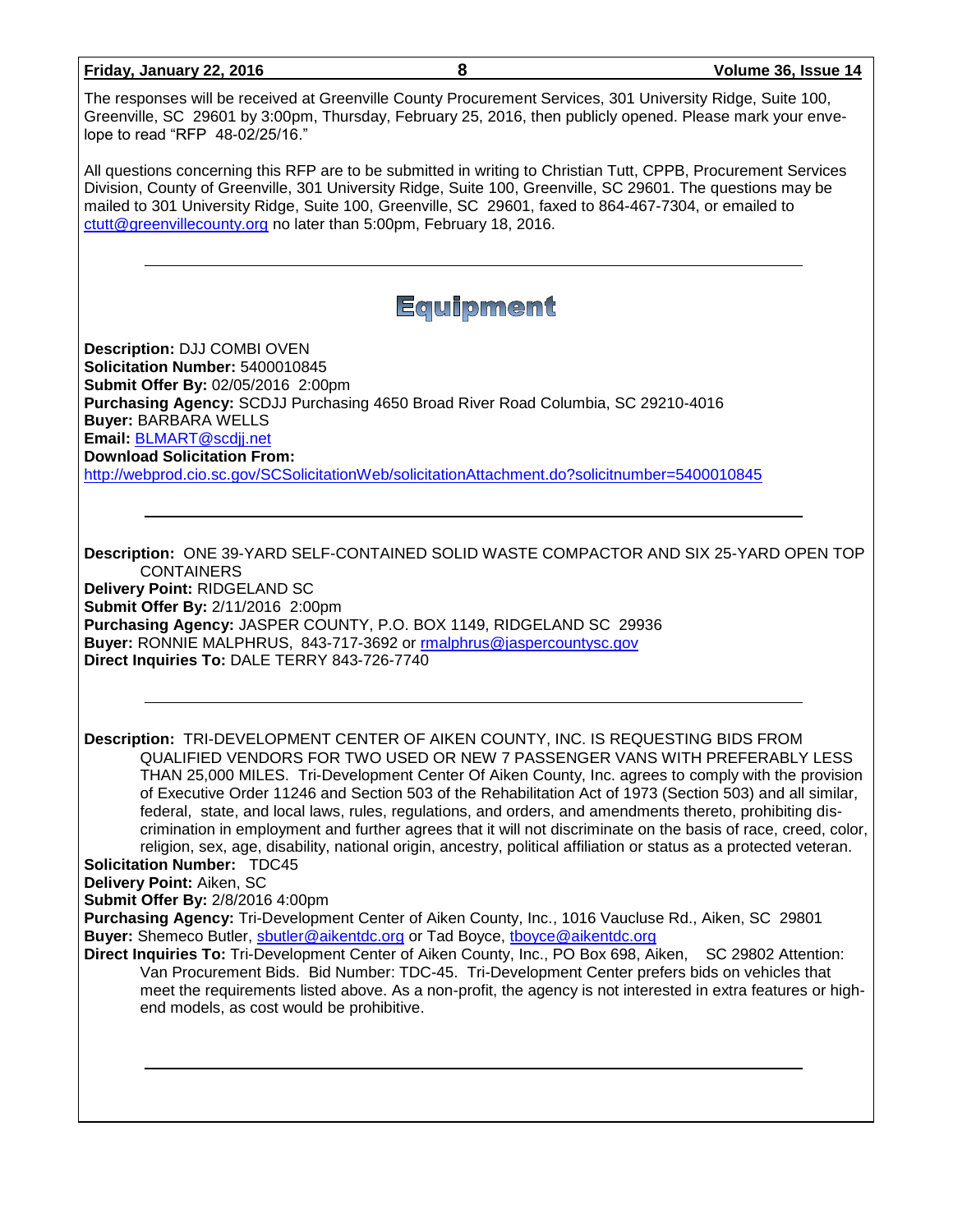### **YORK CO. -- NOTICE OF BID 2332**

York County is seeking sealed bids for new, unused, MSA self-contained breathing apparatuses for Lesslie Fire Department. Inquiries concerning this bid can be made as needed to George Schwab, Lesslie Fire Department, email: [gschwab@correllinsurance.com.](mailto:gschwab@correllinsurance.com) Bids will be received in the York County Purchasing Department, Room 114, 6 S Congress St, York, SC 29745 until 11:00am Thursday, February 11, 2016, at which time said bids will publicly opened This bid is listed on the York County Purchasing web site at [www.yorkcountygov.com/purchasing.](http://www.yorkcountygov.com/purchasing)

# **Information Technology**

**Description:** FURNISH AND DELIVER COMPUTER SCIENCE CLASSROOM SUPPLIES **Solicitation Number:** Q1609 **Delivery Point:** Charleston, SC **Submit Offer By:** 2/2/2016 2:00pm **Purchasing Agency:** Charleston County School District, Procurement Services, 3999 Bridge View Drive, North Charleston, SC 29405 **Buyer:** Debbie Cannon, 843-566-1982, [debra\\_cannon@charleston.k12.sc.us](mailto:debra_cannon@charleston.k12.sc.us) **Download Solicitation From:** [http://www.ccsdschools.com/OperationsHumansCapitalFacilities/FinanceOperations/ContractsProcureme](http://www.ccsdschools.com/OperationsHumansCapitalFacilities/FinanceOperations/ContractsProcurement/SuppliesServicesSolicitations/index.php) [nt/SuppliesServicesSolicitations/index.php](http://www.ccsdschools.com/OperationsHumansCapitalFacilities/FinanceOperations/ContractsProcurement/SuppliesServicesSolicitations/index.php)

# **Maintenance and Repair**

**Description:** WATER HEATER REPAIRS **Solicitation Number:** 5400010874 **Submit Offer By:** 01/29/2016 10:00am **Purchasing Agency:** SC Department of Corrections 4420 Broad River Road Columbia, SC 29210 **Buyer:** MELISSA MIMS **Email:** [Mims.Melissa@doc.state.sc.us](mailto:Mims.Melissa@doc.state.sc.us) **Download Solicitation From:**  <http://webprod.cio.sc.gov/SCSolicitationWeb/solicitationAttachment.do?solicitnumber=5400010874>

## **GROUNDS MAINTENANCE**

The City of Columbia is accepting bids from qualified contractors for Grounds Maintenance for the Wastewater Plant Levee. BID No. 025-15-16

Bid Deadline: February 2, 2016 at 10:00am

Information can be viewed using the City of Columbia's Bid Online System at [https://bidonline.columbiasc.gov.](https://bidonline.columbiasc.gov/)

A MANDATORY Pre-bid meeting shall be held on January 28, 2016 at 10:00am. The Pre-bid conference shall be held at the Metro Waste Water Treatment Plant, Administrative Building, 1200 Simmon Tree Lane, Columbia, SC 29201. A site visit will follow the meeting.

The deadline for questions and/or additional information is January 29, 2016 by 10:00am and must be submitted using Bid Online.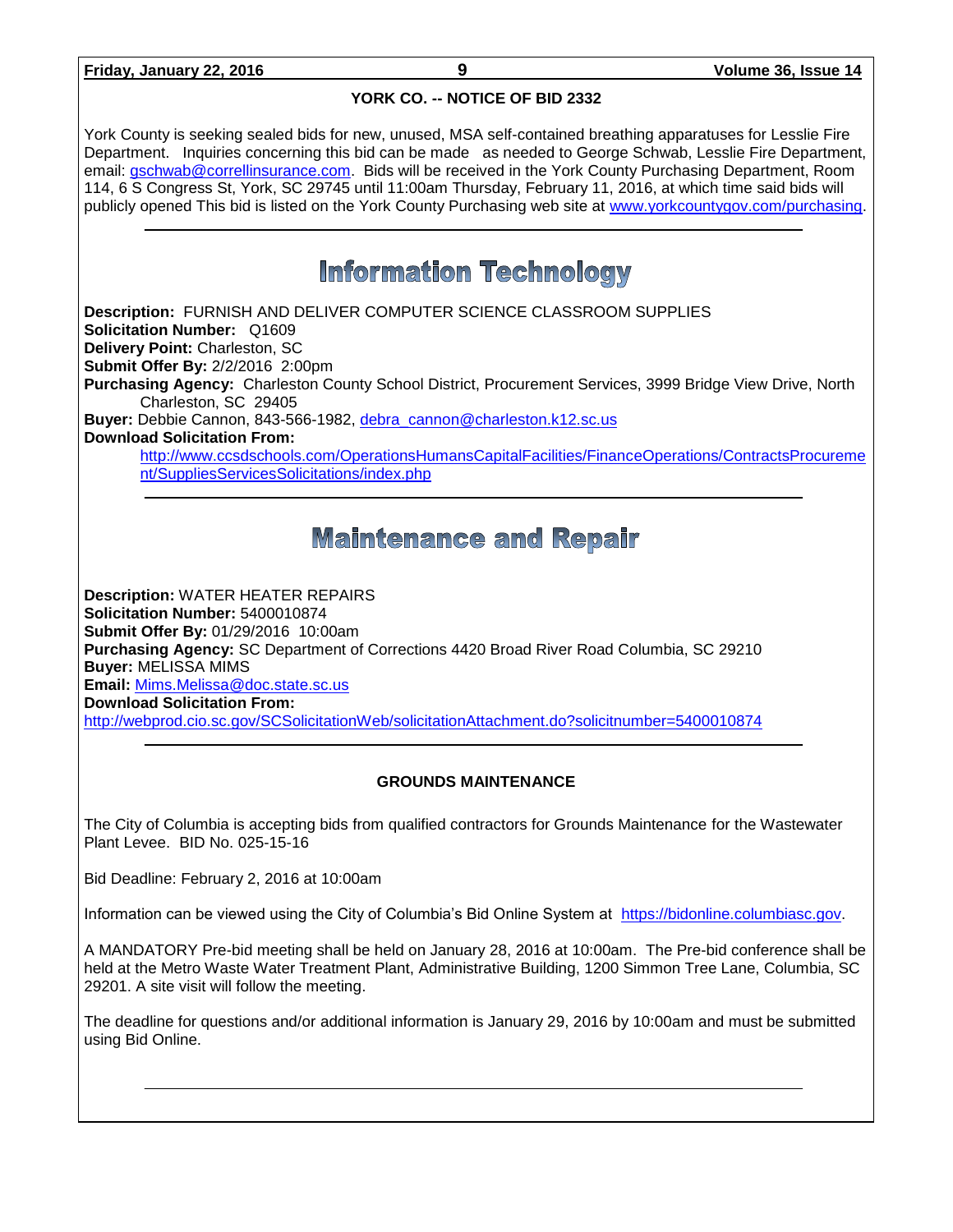

**Download Solicitation From:** [www.cherokee1.k12.sc.us,](http://www.cherokee1.k12.sc.us/) Departments, Finance, Bid Information, (click on link)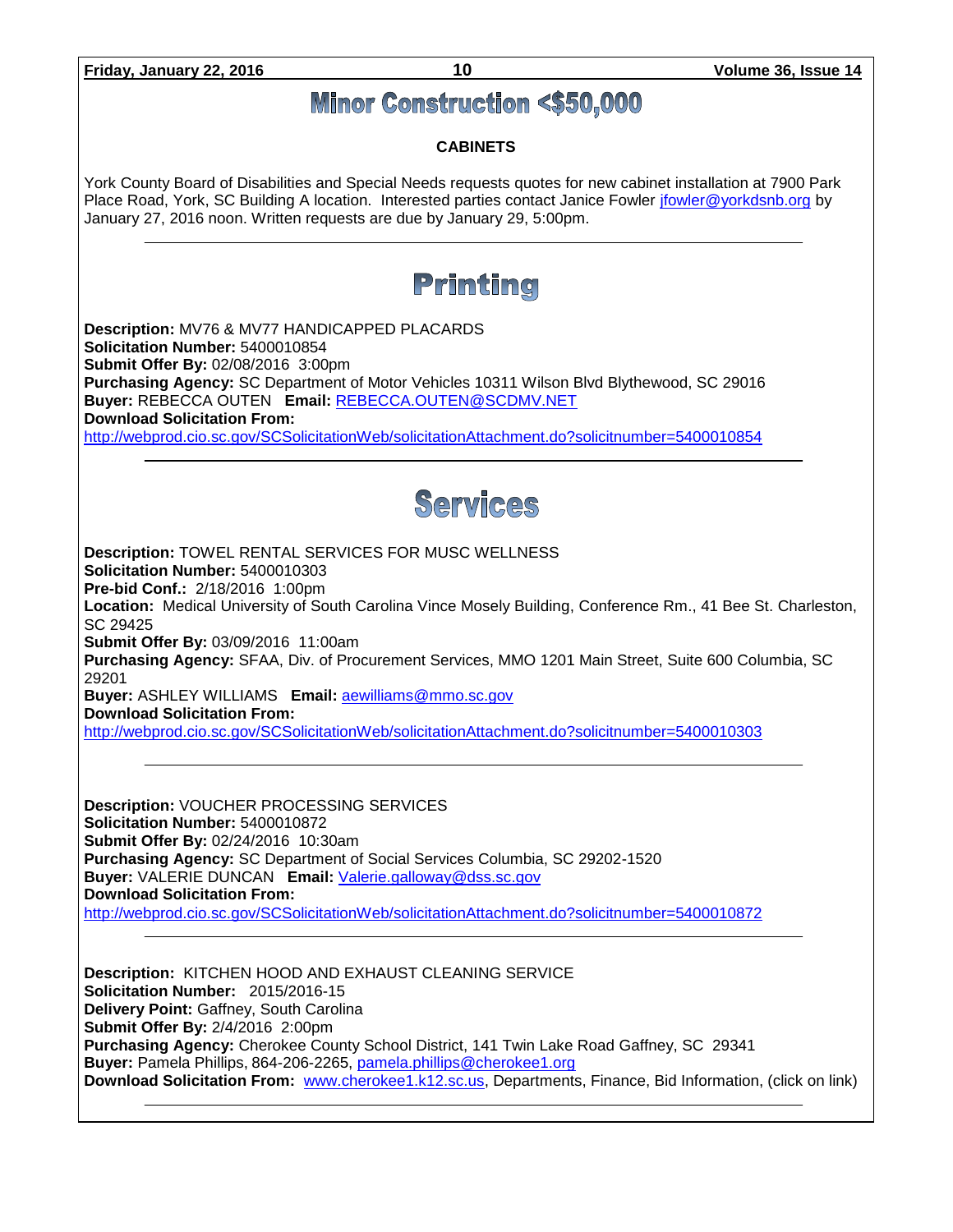**Friday, January 22, 2016 11 Volume 36, Issue 14**

**Description:** RESCUE BUILDING ROOF REPLACEMENT **Solicitation Number:** 2016-02-04 **Delivery Point:** 151 E. Front St. Mullins, SC **Submit Offer By:** 2/4/2016 2:00pm **Purchasing Agency:** City of Mullins **Direct Inquiries To:** 843-464-9583 / [feliciaj26@yahoo.com](mailto:feliciaj26@yahoo.com) **Download Solicitation From:** [www.mullinssc.sc](http://www.mullinssc.sc/)

#### **FIRE EXTINGUISHER SERVICES**

The Beaufort County School District is soliciting Proposals from qualified firms in response to RFP No. 16-011 Fire Extinguisher Services. Proposals are due by 2:00pm on February 8, 2016. Specifications of RFP No. 16 011 may be obtained electronically at [http://www.beaufort.k12.sc.us](http://www.beaufort.k12.sc.us/) (click on "Community", "Bids & Awards") or by contacting Sandi Amsler, CPPB, Procurement Coordinator at 843-322-2349 or via e-mail at [san](mailto:sandi.amsler@beaufort.k12.sc.us)[di.amsler@beaufort.k12.sc.us.](mailto:sandi.amsler@beaufort.k12.sc.us)

Bids from Minority and Women Business Enterprises are strongly encouraged. Affirmative action equal opportunity employer.

# **Supplies**

**Description:** CONCRETE BRIDGE, 3 SPANS, ROAD S-20-101

\*\*This is an Emergency Bridge Replacement in Fairfield County on River Road over Martin Branch, approximately 16 miles east of Winnsboro. Please note the short bid window below.\*\*

**Solicitation Number:** 5400010862 **Submit Offer By:** 01/29/2016 2:30pm **Purchasing Agency:** SCDOT Procurement Office 955 Park Street Room 101 Columbia, SC 29201-3959 **Buyer:** EMMETT KIRWAN **Email:** [KirwanEI@scdot.org](mailto:KirwanEI@scdot.org) **Download Solicitation From:**  <http://webprod.cio.sc.gov/SCSolicitationWeb/solicitationAttachment.do?solicitnumber=5400010862>

**Description:** 6- INCH RIP RAP STONE **Solicitation Number:** 5400010863 **Submit Offer By:** 02/09/2016 10:00am **Purchasing Agency:** Adjutant General's Office 1 National Guard Road Columbia, SC 29201-4752 **Buyer:** SARA REEDY **Email:** [MorganSV@tag.scmd.state.sc.us](mailto:MorganSV@tag.scmd.state.sc.us) **Download Solicitation From:**  <http://webprod.cio.sc.gov/SCSolicitationWeb/solicitationAttachment.do?solicitnumber=5400010863>

**Description:** SOYBEAN SEEDS **Solicitation Number:** 5400010865 **Submit Offer By:** 02/04/2016 10:00am **Purchasing Agency:** SC Department of Corrections 4420 Broad River Road Columbia, SC 29210 **Buyer:** ANDREA BOWMAN **Email:** [bowman.andy@doc.state.sc.us](mailto:bowman.andy@doc.state.sc.us) **Phone:** 803-896-1934 **Download Solicitation From:**  <http://webprod.cio.sc.gov/SCSolicitationWeb/solicitationAttachment.do?solicitnumber=5400010865>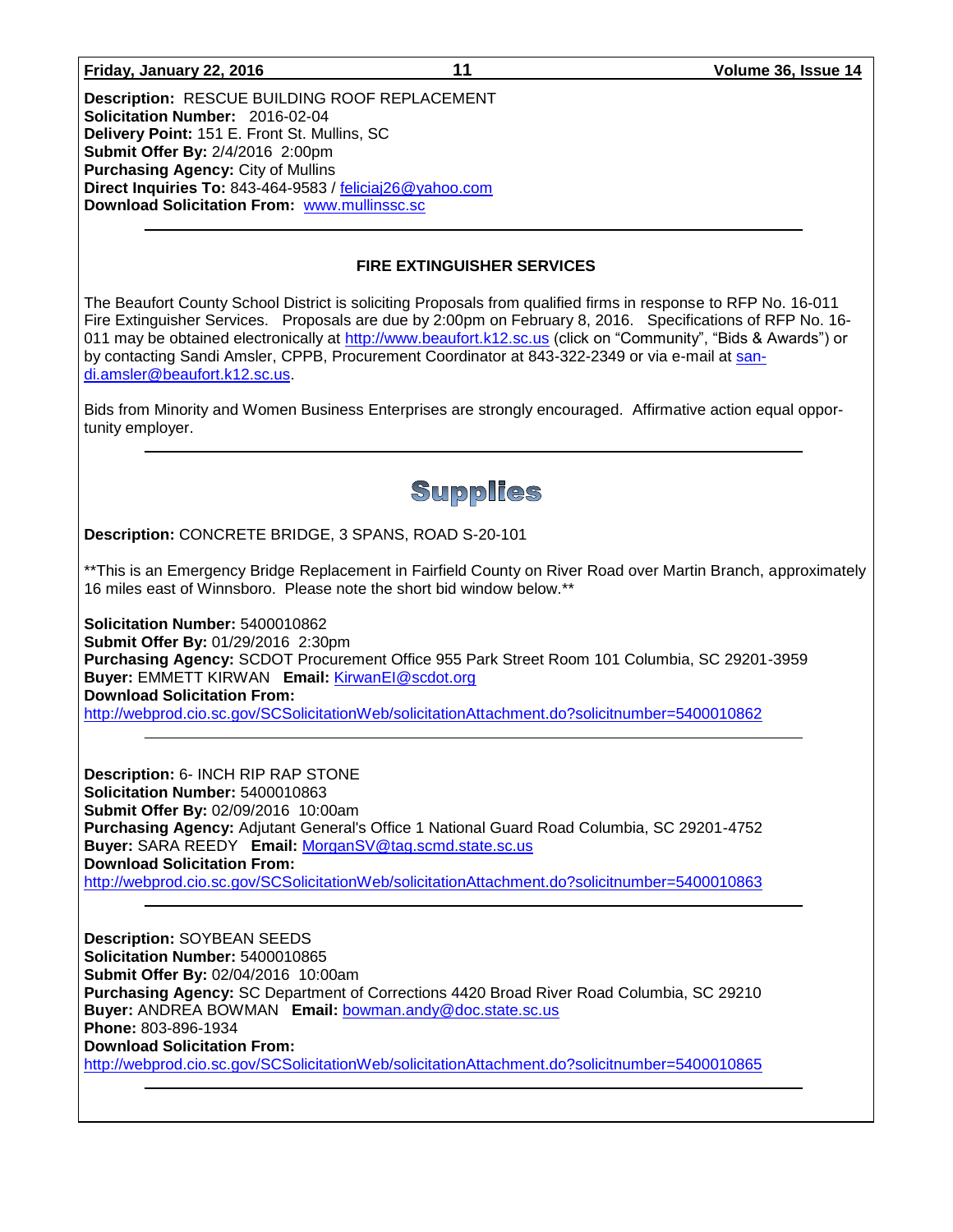#### **Friday, January 22, 2016 12 Volume 36, Issue 14**

**Description:** FERTILIZER **Solicitation Number:** 16-B007S **Delivery Point:** Charleston, SC **Submit Offer By:** 2/12/2016 12:00pm **Purchasing Agency:** City of Charleston, 75 Calhoun Street, Ste. 3500, 29401 **Buyer:** Chenette L. Singleton, 843-965-4185, [singletonc@charleston-sc.gov](mailto:singletonc@charleston-sc.gov) **Download Solicitation From:** <http://www.charleston-sc.gov/Bids.aspx?CatID=17>

#### **Description:** ANNUAL CONTRACT WITH THE CITY OF ROCK HILL FOR THE PURCHASE OF WORK GLOVES **Solicitation Number:** PUR698 **Delivery Point:** Rock Hill, SC **Submit Offer By:** 2/5/2016 2:15pm

**Purchasing Agency:** City of Rock Hill Operations Center Purchasing Office, 757 S. Anderson Rd., Building 103, Rock Hill, SC 29730 **Buyer:** Tom Stanford, Financial Analyst

**Direct Inquiries To:** Marty Howington, 803-329-7075 or email: [marty.howington@cityofrockhill.com](mailto:marty.howington@cityofrockhill.com) **Download Solicitation From:** [www.cityofrockhill.com](http://www.cityofrockhill.com/)

**Description:** ANNUAL CONTRACT WITH THE CITY OF ROCK HILL FOR THE PURCHASE OF RUBBER BOOTS **Solicitation Number:** PUR696 **Delivery Point:** Rock Hill, SC **Submit Offer By:** 2/5/2016 2:00pm **Purchasing Agency:** City of Rock Hill Operations Center Purchasing Office, 757 S. Anderson Rd., Building 103, Rock Hill, SC 29730 **Buyer:** Tom Stanford, Financial Analyst **Direct Inquiries To:** Marty Howington, 803-329-7075 or email: [marty.howington@cityofrockhill.com](mailto:marty.howington@cityofrockhill.com) **Download Solicitation From:** [www.cityofrockhill.com](http://www.cityofrockhill.com/)

#### **Description:** ANNUAL CONTRACT WITH THE CITY OF ROCK HILL FOR THE PURCHASE OF SIGN MATERIALS **Solicitation Number:** PUR697 **Delivery Point:** Rock Hill, SC **Submit Offer By:** 2/3/2016 2:00pm **Purchasing Agency:** City of Rock Hill Operations Center Purchasing Office, 757 S. Anderson Rd., Building 103, Rock Hill, SC 29730 **Buyer:** Tom Stanford, Financial Analyst **Direct Inquiries To:** Marty Howington, 803-329-7075 or email: [marty.howington@cityofrockhill.com](mailto:marty.howington@cityofrockhill.com) **Download Solicitation From:** [www.cityofrockhill.com](http://www.cityofrockhill.com/)

**Description:** LIQUID PROPANE (LP) GAS FOR COUNTY FACILITIES AND SCHOOLS -- The purpose of this solicitation is to establish a contract for the provision of Liquid Propane Gas for all agencies and activities of Georgetown County, SC ("County") to provide a ready "as required" source for the items listed herein. The County also acts as the lead agency in making the program available for use by the Georgetown County School District ("GCSD"). The County and GCSD are separate entities and operate independently with separate facilities, coordinating personnel and billing procedures. The inclusion of the history of usage from GCSD is to demonstrate the combined product quantities for the purpose of obtaining maximum economy of scale for both agencies. Where the term "County" is used, it shall be interpreted to mean an authorized representative of either the County or GCSD as applies to the facility or location of use. Any resulting service contract(s) will be made directly by and with the appropriate agency. Com-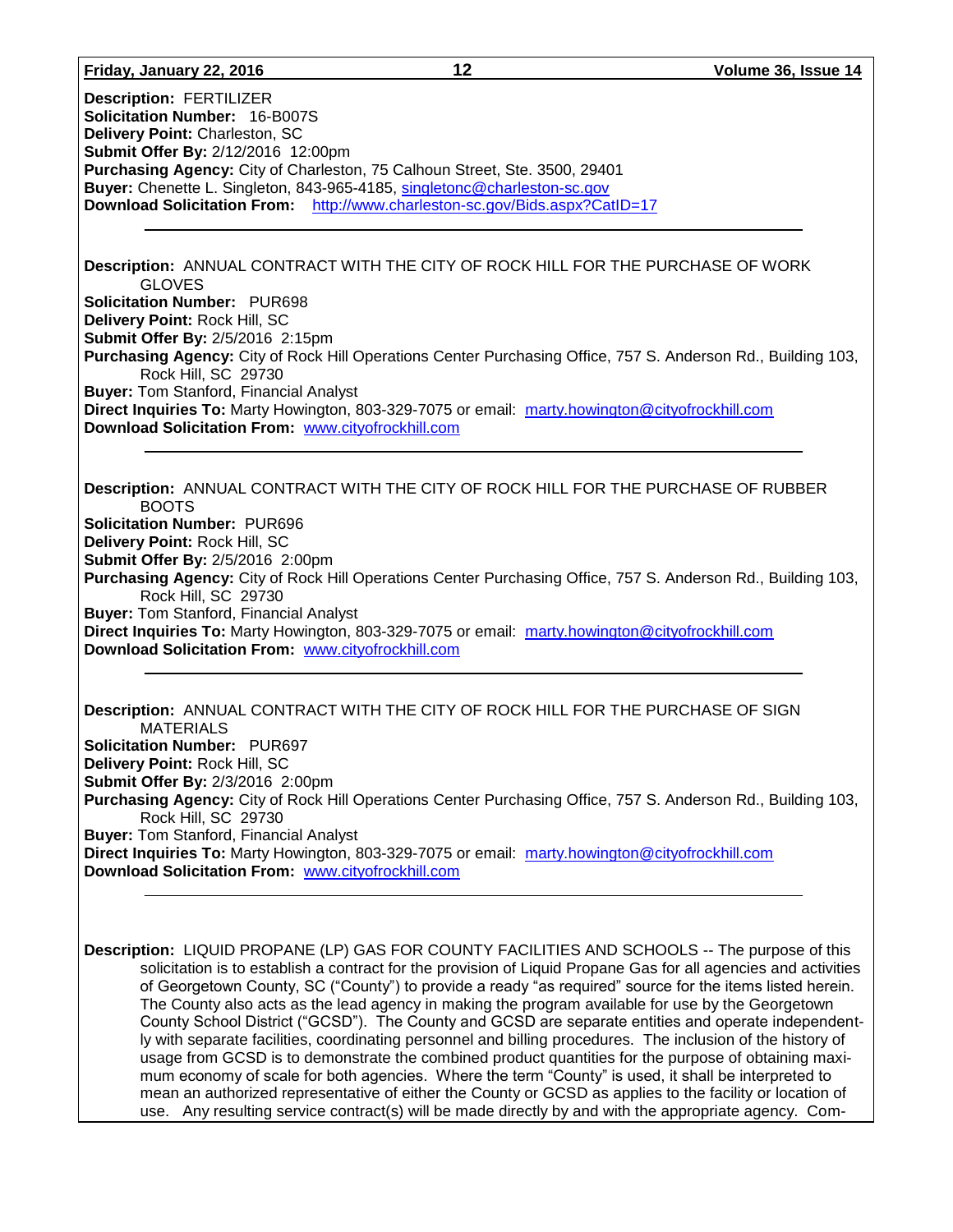#### **Friday, January 22, 2016 13 Volume 36, Issue 14**

plete specifications and bid documents are available at the Georgetown County website: [www.gtcounty.org,](http://www.gtcounty.org/) select "Bid Opportunities" from the Quick Links box on the homepage.

**Solicitation Number:** 15-079

**Delivery Point:** Delivery will be made to various facilities within Georgetown County

**Submit Offer By:** 2/24/2016 3:00pm

**Location:** Georgetown County Old Courthouse, Suite 239 - Purchasing Conference Room, 129 Screven Street, Georgetown, SC 29440.

**Buyer:** Kyle Prufer, 843-545-3082

**Direct Inquiries To:** Written questions or requests for clarification may be faxed or e-mailed, and will receive a written response by published addendum. Send to: Kyle Prufer, Purchasing Officer at Fax: 843-545- 3500, or e-mail: [purch@gtcounty.org](mailto:purch@gtcounty.org)

# For Sale

# **REAL ESTATE**

The State of South Carolina is accepting sealed bids for the sale of the following surplus properties through February 19, 2016.

> 519 Monument Street, Greenwood SC; 0.36 +/- ac w/ 6,300 sf office bldg. 520 Cherry Road, Rock Hill SC; 1.27+/- ac w/ 14,882 sf bldg. and 5,950 sf warehouse bldg.

Contact the Department of Administration at 803-737-4636 or download Invitation to Bid at [www.admin.sc.gov/bids.](http://www.admin.sc.gov/bids)

# **SCBO Notices**

# **JOB OPPORTUNITIES AT SFAA**

The State Fiscal Accountability Authority's procurement division is looking for experienced professionals. Please read more about these opportunities below:

[Click Here for Job Opportunities with the Division of Procurement](http://procurement.sc.gov/webfiles/MMO_scbo/SCBO%20Online/SFAA_job_opportunities.pdf) Services

# **VENDORS, DON'T NEGLECT TO CHECK THE STATE'S FIXED PRICE BIDS**

If authorized by the original solicitation, the State may use "competitive fixed price bidding" to create procurements with an open response date. These fixed price bids are advertised in SCBO once, but the solicitation may provide for bids to be accepted continuously or periodically during the contract term. The links below take you to a listing of all open solicitations conducted by the central purchasing office using the competitive fixed pricing bidding rules.

> Fixed Price Bids - [Information Technology](http://www.mmo.sc.gov/PS/vendor/PS-vendor-fixed-price-bids-it.phtm) (Open Response Date) Fixed Price Bids - [Supplies & Services](http://www.mmo.sc.gov/PS/vendor/PS-vendor-fixed-price-bids-ss.phtm) (Open Response Date)

#### **INSPECTOR GENERAL'S FRAUD HOTLINE** (State Agency fraud only)

1-855-723-7283 / [http://oig.sc.gov](http://oig.sc.gov/)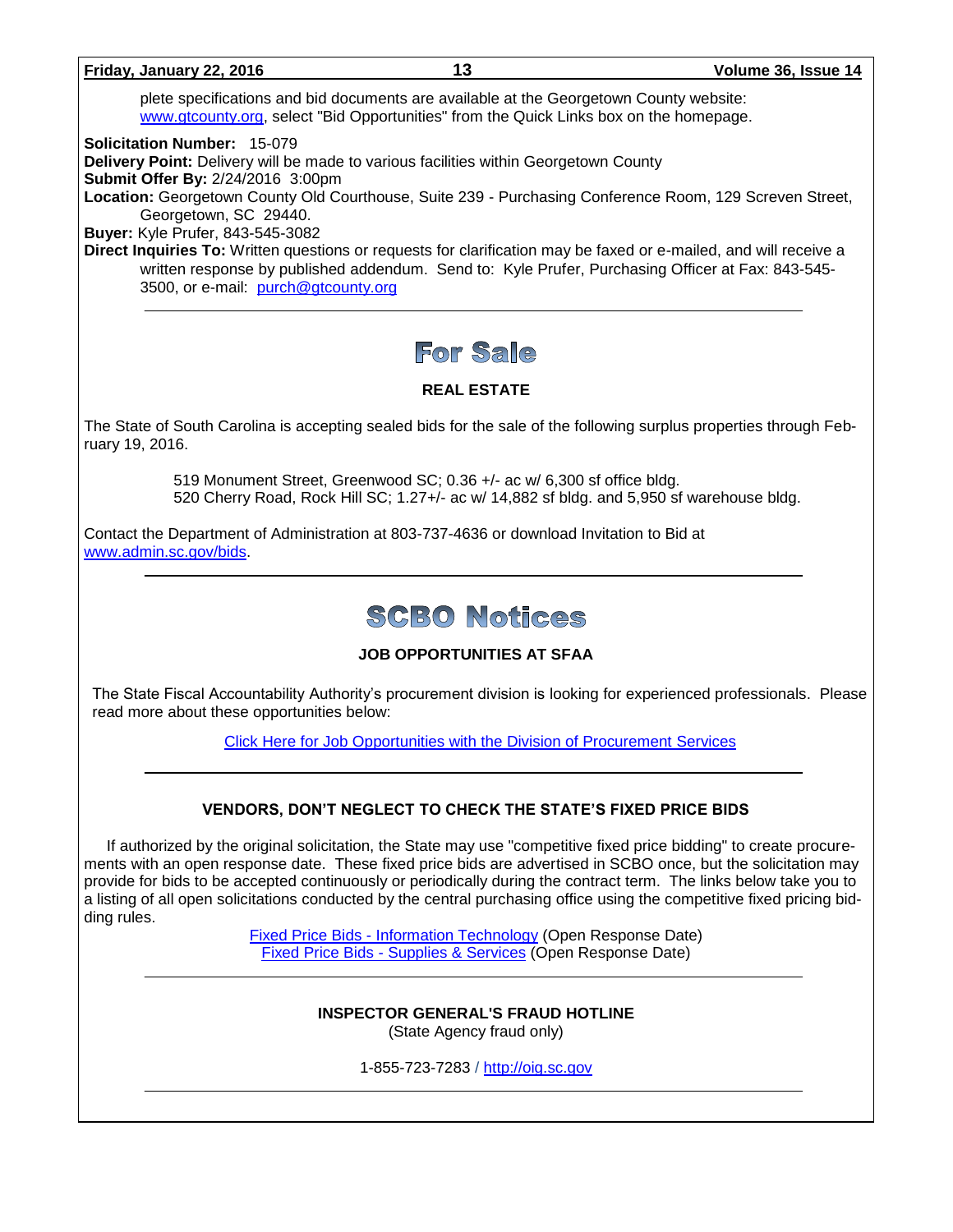#### **Friday, January 22, 2016 14 Volume 36, Issue 14**

#### **COMMENTS?**

The Division of Procurement Services encourages you to make your comments via the following methods: Customer Comment System:<http://www.mmo.sc.gov/PS/ccs/MMO-ccs-index.phtm> Telephone 803-737-0600

# **Helpful Links**

To sign up for an RSS feed for SCBO: [http://procurement.sc.gov/PS/general/scbo/scbo-rss.php.](http://procurement.sc.gov/PS/general/scbo/scbo-rss.php).

For information about SCBO: <http://procurement.sc.gov/PS/general/scbo/PS-scbo-index.phtm>

For links to purchasing website across South Carolina: <http://www.mmo.sc.gov/PS/vendor/PS-vendor-other-sol.phtm>

For vendor information: <http://procurement.sc.gov/PS/vendor/PS-vendor-new.phtm>

For vendor registration: [http://procurement.sc.gov/PS/vendor/PS-vendor](http://procurement.sc.gov/PS/vendor/PS-vendor-registration.phtm)[registration.phtm](http://procurement.sc.gov/PS/vendor/PS-vendor-registration.phtm)

Division of Procurement Services homepage: <http://procurement.sc.gov/PS/PS-index.phtm>

**Mark your calendars for this year's**  *Small and Minority Business Contracting and Certification Forum* **March 2nd**

**Click on the ad below for registration** 



**SCAGPO members may register [here!](https://scagpo.starchapter.com/meet-reg1.php?id=35)**